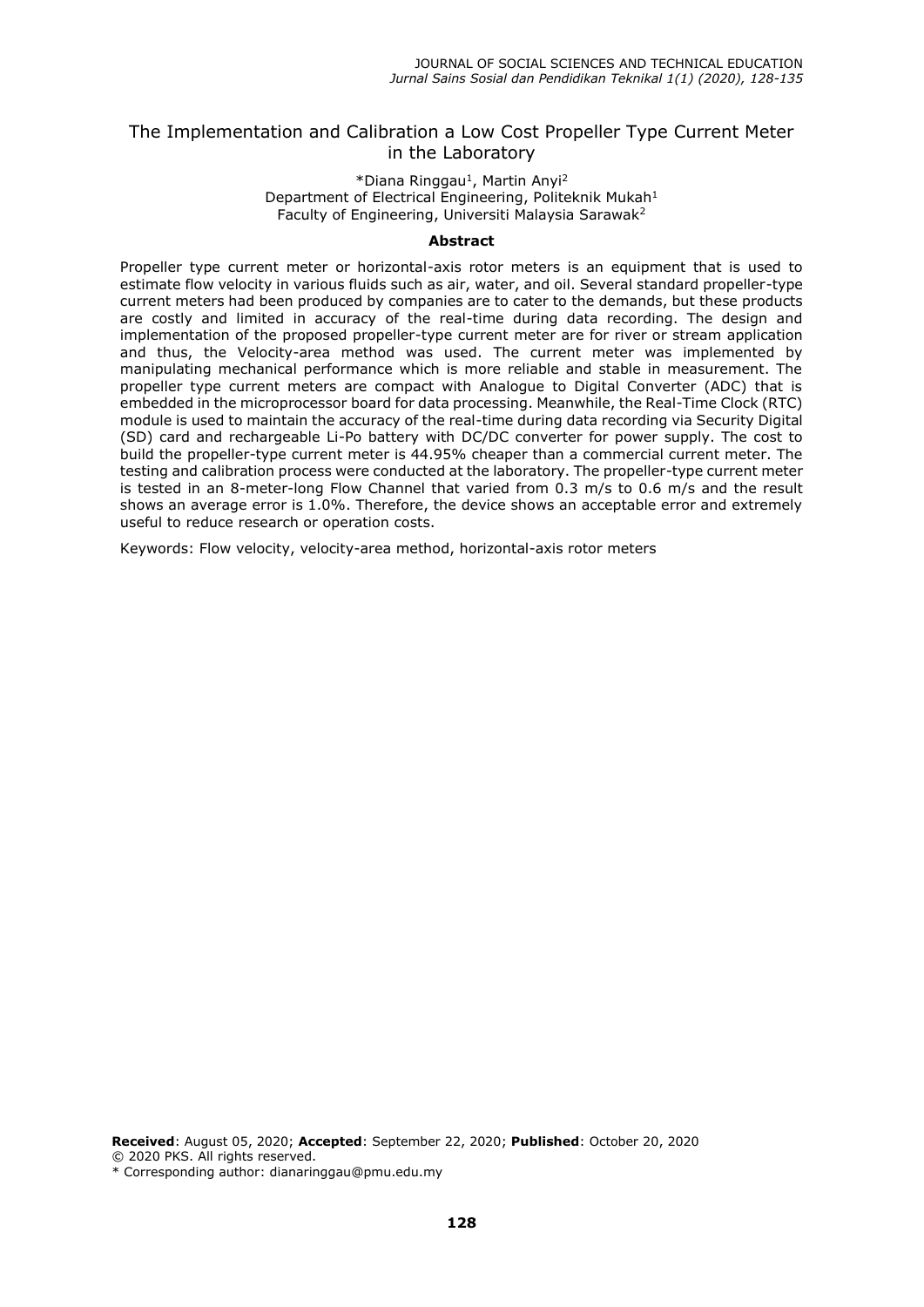# **INTRODUCTION**

In renewable technology such as wind, hydrokinetic and hydropower energy, the important to estimate flow velocity of air or water is undeniable. The velocity's data identify the potential of energy provide by natural resource where the system will be installed. Besides, monitoring the flow velocity in open channels such as river and stream are vital for assessing water availability (Shaw et al., 2010). Flow velocity measurement also commonly used in industrial sectors such as food and beverage, petroleum, chemical, and many other industries to measure velocities of various gases and fluids (Tumanski, 2006). There are many techniques to measure flow in open channels for example hydraulic structures, velocity-area methods, and dilution techniques. Hydraulic structures are usually applied in flume and weirs. The structure controlled the flow and permit a highly accurate measurement of discharge (Adeogun & Mohammed, 2012). Velocity-area methods are mostly employed in stream such as current meters, acoustic Doppler devices and floats. These methods involve the measurement of flow velocity and area components of a measurement section in a stream (Fowles & Boyes, 2009). Meanwhile, Dilution techniques or dye-tracing methods, commonly determine the discharge in a stream by measuring the dilution and dispersion of a suitable dye tracer. Even though there are many flow velocity techniques in open channel, velocity-area method is the most commonly used estimating river flow. The method offers mobility without any fixed installation needed (Herschy, 2011).

Current meter such as mechanical or electromagnetic, are divided into groups based on the orientation of the axis of the rotor. Vertical-axis rotor meters are known as cup-type meters. Whereas, horizontal-axis rotor meters are referred to as propeller-type current meters. The vertical-axis rotor meters require more maintenance and tedious compare to horizontal-axis current meters. The advantage of Horizontal-axis current meters is not easily to become tangled in debris and grass of flowing river. Mechanical current meter performance depends on the inertia of the rotor and friction in the bearings. It measures velocity by translating linear motion into angular motion. On the other hand, electromagnetic current meters manipulate Faraday's Law. However, its performance for electromagnetic current meters depends on the location of the electrodes on the probe, and the construction of the meter electronics.

Thus, propeller type current meter with mechanical performance is reliability and stability in measurement (Khozaei, 2016b). The current meter was chosen compared among the tools using Velocity-area method. Calibrations are performed in a circulating water tank and a propeller type current meter measurement device. The circulating water tank is a hydrodynamic experimental device that allows water to flow and the current meter is placed in flowing water. In the circulating water tank, the water circulates at a certain speed, and the working section can be tested for a long time, which is convenient for velocity measurement recording both the displacement velocity and its rotation velocity (Takeda, 2018). Ultimately, the calibration coefficient is obtained through linear regression analysis (Staubli, 2016).

# **IMPLEMENTATION OF PROPELLER TYPE CURRENT METER**

### CONSTRUCTION OF THE MECHANICAL COMPONENTS

Current meter determines the water velocity using mechanical means. The velocity of the water forces the rotor to revolve at the same speed of the flowing water. Linear equation is used to estimate water velocity by relating it to the rotation frequency or the number of revolutions produce by the rotor. The number of revolutions produce by rotor is then count in each period of time (Montañés, 2006).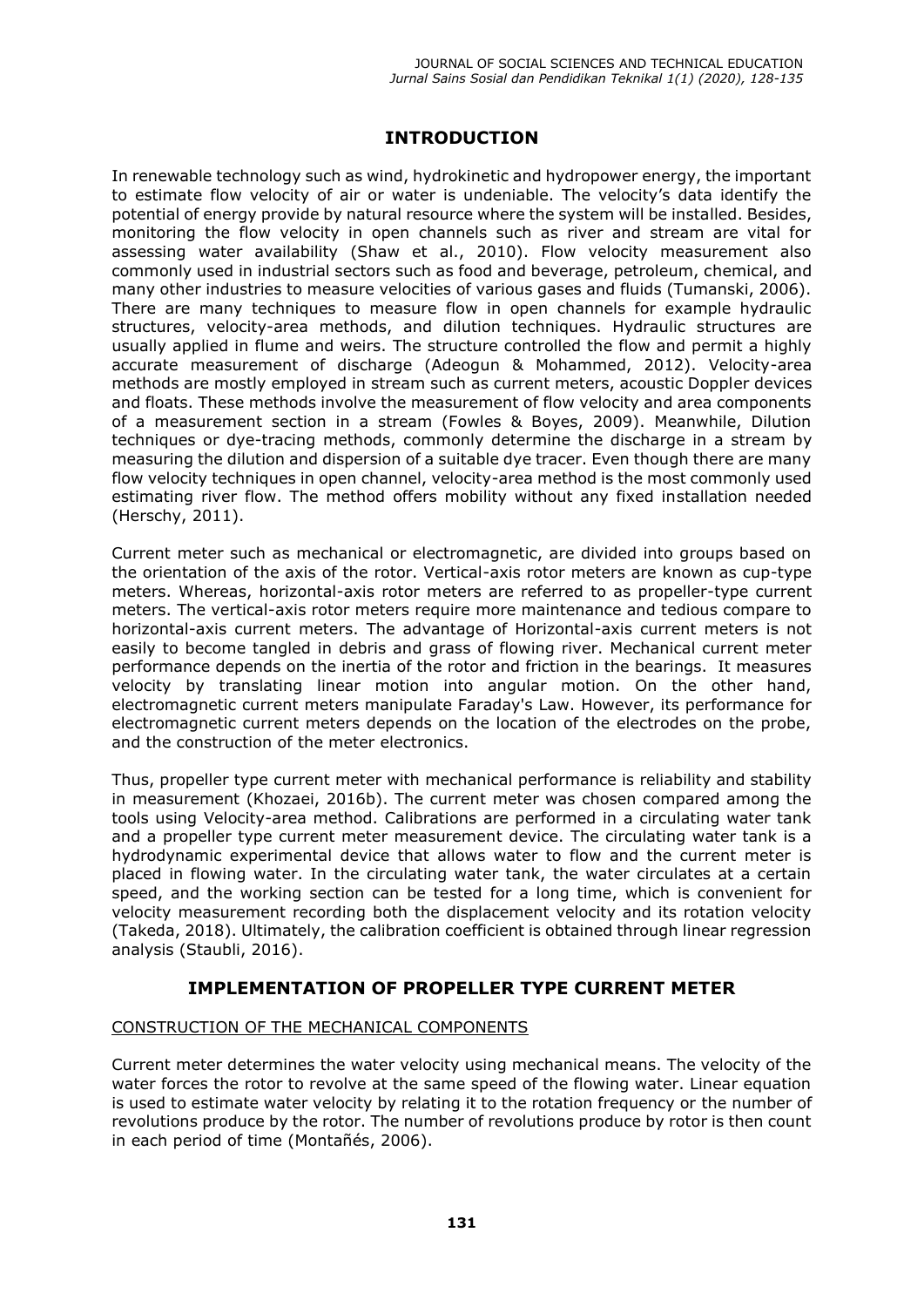Current meters are available with different size and pitch of the rotor to suit a variety of conditions. The pitch of the impeller blades is responsible for the constant C which determines the linear relationship of flow velocity and rotational speed of the current meter v ≈ C×n. Protractor is used to measure the angle between rotor plane and blade tip chord or also known as the pitch angle. The following equation is used to calculate the velocity.

### $v = Cn + \Delta$  (1)

Where v is velocity, C is hydraulic pitch of the propeller, n is number of pulses counted and Δ is a constant determined by rating tests (Camnasio & Orsi, 2011). Fig. 1 shows the process of making the prototype of propeller type water current meter; (a) the lathe machine was used to craft a chunk of wood  $2cm \times 3cm$  into dome shape or known as spinner nose cone, (b) sand paper was used to smooth the spinner all out after shaping so that it fitted over the propeller hub and (c) the worm screw shaft was screwed into the spinner that attached together with propeller hub. The spinner makes the water current meter more streamlined. It reduces aerodynamic drag and smooth the water flow so that propellers enter the water intakes more efficiently. The design of the propeller or blade must be symmetrical with respect to their chord. For time and cost reduction, computer's fan propeller was used as a propeller.



Figure 1. (a) The process of shaping the spinner nose cone, (b) the spinner fitted over a propeller hub and (c) the copper attached on top of the propeller shaft

### CONSTRUCTION OF THE METER ELECTRONICS

The meter electronics manipulate ATmega2560 microcontroller board because it is easy to adapt any design and low in cost (Khozaei, 2016a). The board have 14 digital input or output pins, 6 analogues input with an Analogue Digital converter (ADC). On the 5V pin of microcontroller board, the output signal of any transduce must be less than 40mA on each of these pins. The board also support different bus protocol such as I2C, SPI and TTL (Last, 2017). This makes the microcontroller board capable to manage the RTC, SD and transducers module correspondingly by using these bus protocols.

The specifications of the transducer used in the meter is depicted in the Table 1. The Inductive Proximity Sensor is used to separate various metallic materials on the basis of the amount of current produced due to the change in the magnetic field of the sensor.

The variation in current is directly proportional to the distance of the metallic material from the sensor. Proximity sensors provide medium or low-resolution sensing, depending on the number of pulses measured per revolution. The copper rotates with the impeller and at every full rotation it induces a pulse by using electromagnetic in the waterproof coil proportional to water current speed. These pulses were counted by the microcontroller. The proximity sensor required at least 10V of power source. Hence, conditional circuit is needed in the proximity sensor in order to be compatible with the TTL protocol of the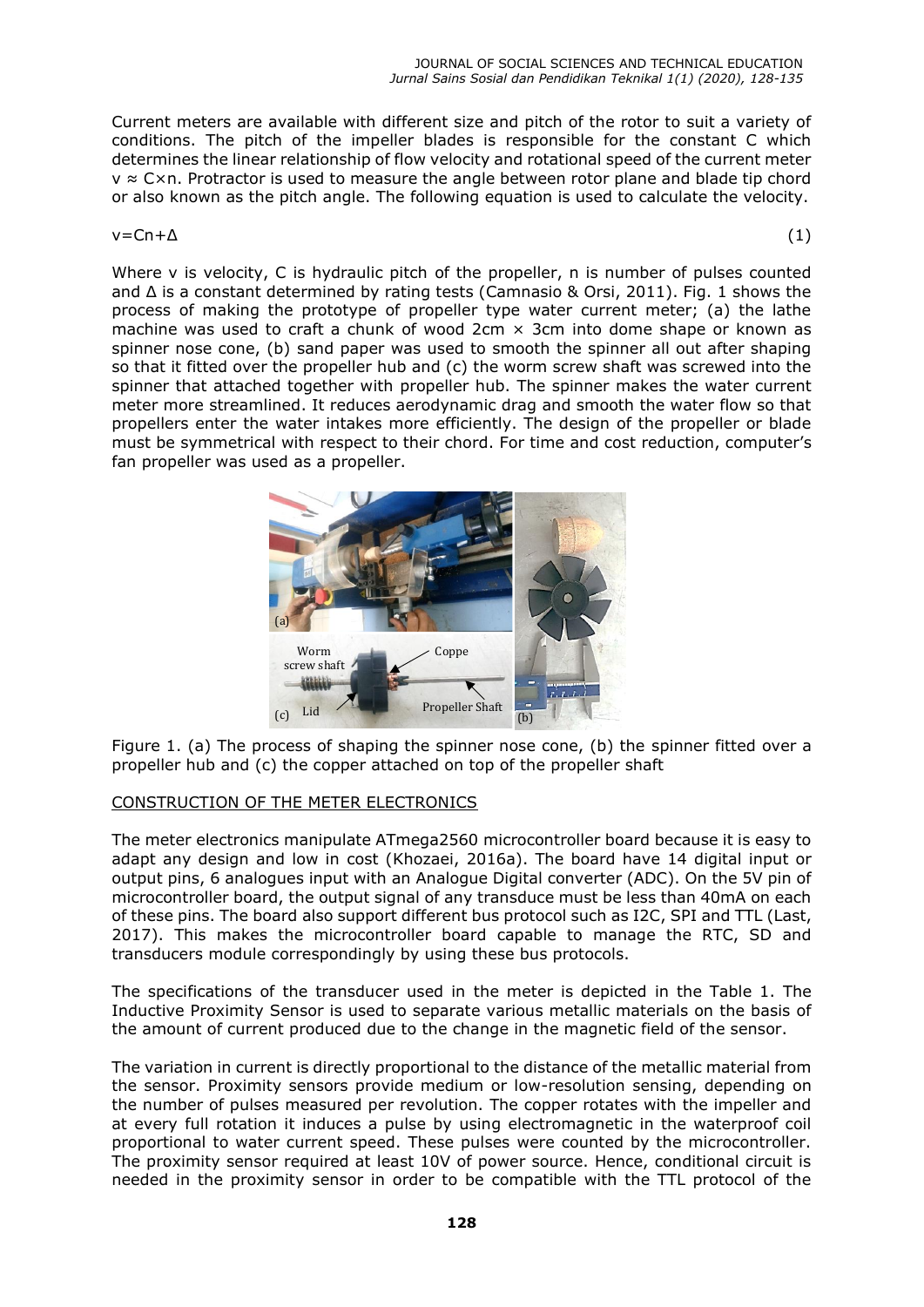microcontroller. The conditional circuit used  $1k\Omega$  and  $510\Omega$  resistors that are placed as a voltage divider. The pulse signal was then converted into an electrical digital form for the microcontroller to understand the data and proses it. The output from 0 - 5V signal conditioning circuit is converted to digital signal from 0 – 1024, by a build in a 10-bit ADC that is embed in microcontroller board.

|  |  |  | Table 1. The proximity sensor specification |  |
|--|--|--|---------------------------------------------|--|
|  |  |  |                                             |  |

| <b>M8 Inductive Proximity Sensor</b> |                                    |  |  |
|--------------------------------------|------------------------------------|--|--|
| Sensing Distance(mm)                 | 6 <sub>mm</sub>                    |  |  |
| Operating voltage                    | $10 - 30V$                         |  |  |
| Switching frequency                  | $0.5$ KHz                          |  |  |
| Response time                        | 0.5ms/0.5ms                        |  |  |
| Protection category                  | IP67                               |  |  |
| Operating temperature                | $-25^{\circ}$ C to 70 $^{\circ}$ C |  |  |

The DS3231 and SD card module was used as a time stamping and recorder or data storage respectively. The DS3232 from Dallas Semiconductor is an RTC that able to maintain an accurate time and date for the main controller board. DS3232 was selected to avoid losing the time base in case of measuring system power supply fails. The module uses the I2C Communication Protocol to communicate with analogue pin 21 and 20 of the microcontroller board. 2GB of SDHC/microSDHC card was used because it able to store a large volume of data. The card module is communicated through an SPI bus protocol in order to match it with the microcontroller. Pin 53, 52 and 50 are respectively connected with SS (Slave Select) to select the chip if there are multiple slave devices, SCK (Clock Signal) is for clock signal and MISO (Master in Slave Out) is for data in the opposite direction. A multi-channel power supply with DC/DC converter was used to power up all the transducers, RTC, SD module and transceivers from 7000 mAh Li-Po batteries.

### PROGRAMMING

The control algorithms were coded using the Arduino IDE. The main program was divided into four procedures; the initialization, measurement, recording and transmission shown in Fig. 2 (a). Meanwhile Fig. 2 (b) shows the process of counting pulses performed by the microcontroller. The line TCCR5A was set as 0; in setup clears the register TCCR5A so that it was ready to start counting. Calling getCount() returns the current count, resets the count, and starts counting again. The current count is printed once per second. If no pulses are detected on pin 47, the values will be 0. The count is reset until button stop pressed.

#### TESTING

Proximity sensors provide medium or low-resolution sensing, depending on the number of pulses measured per revolution. Fig.3 (a) shows that the copper rotates with the impeller and e very full rotation it induces a pulse by using electromagnetic in the waterproof coil proportional to water current speed. The conditional circuit used 1kΩ and 510Ω resistors that are placed as a voltage divider. This output pulse produces a low signal at 0.1V and 4.98V for a typically high signal shown in (b), whereas (c) shows for every 1 second, these pulses were counted by the microcontroller which is proportional to the water velocity in m/s.

The Flow Channel was used to perform calibration of the current meter. It is a selfcontained open channel designed for studying flow phenomena. The channel usually performs typical experiment such as flow measurement and open channel flow which provided a good solution for the prototype calibration. The channel is of rectangular cross section supported by rectangular steel frame with side walls are transparent to allow full visual observation. A head tank with a stilling baffle provides a smooth flow and water is returned to the storage tank via an end tank. The channel size is around 100 mm wide,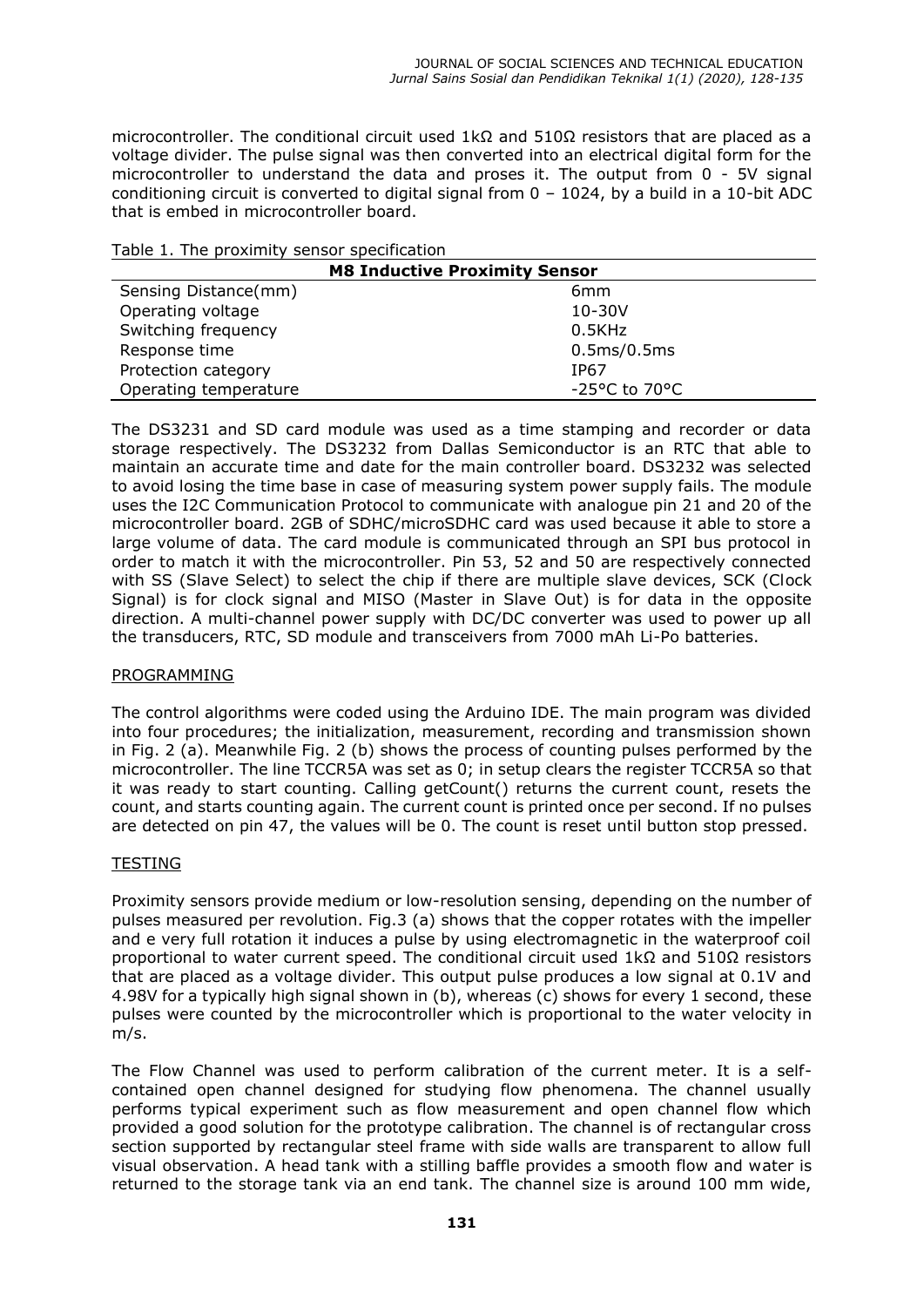300 mm high and 8 m long. The current meter is fixed in a particular place or spot in the channel and let the flowing water move the propeller. Pulses produce by the meter are count and records its rotation velocity.



Figure 2. (a) The main program and (b) the flow chart of prototype's counter



Figure 3. (a) The proximity sensor, (b) the conditioner circuit simulation of propeller type current meter and (c) Pulses produced by the sensor

# **CALIBRATION**

Based on the standard United States Geological Survey (USGS) protocols, one-minute sampling duration is used to collect velocity data. However, in selecting an appropriate instrument, the amount of time required to conduct the measurements between current meter and Acoustic Doppler Current Profiler (ADCP) are at least 2 and 20 minutes respectively. The accuracy of the measurement is to compare with a known standard meter. Accuracy is often reported quantitatively by using relative error: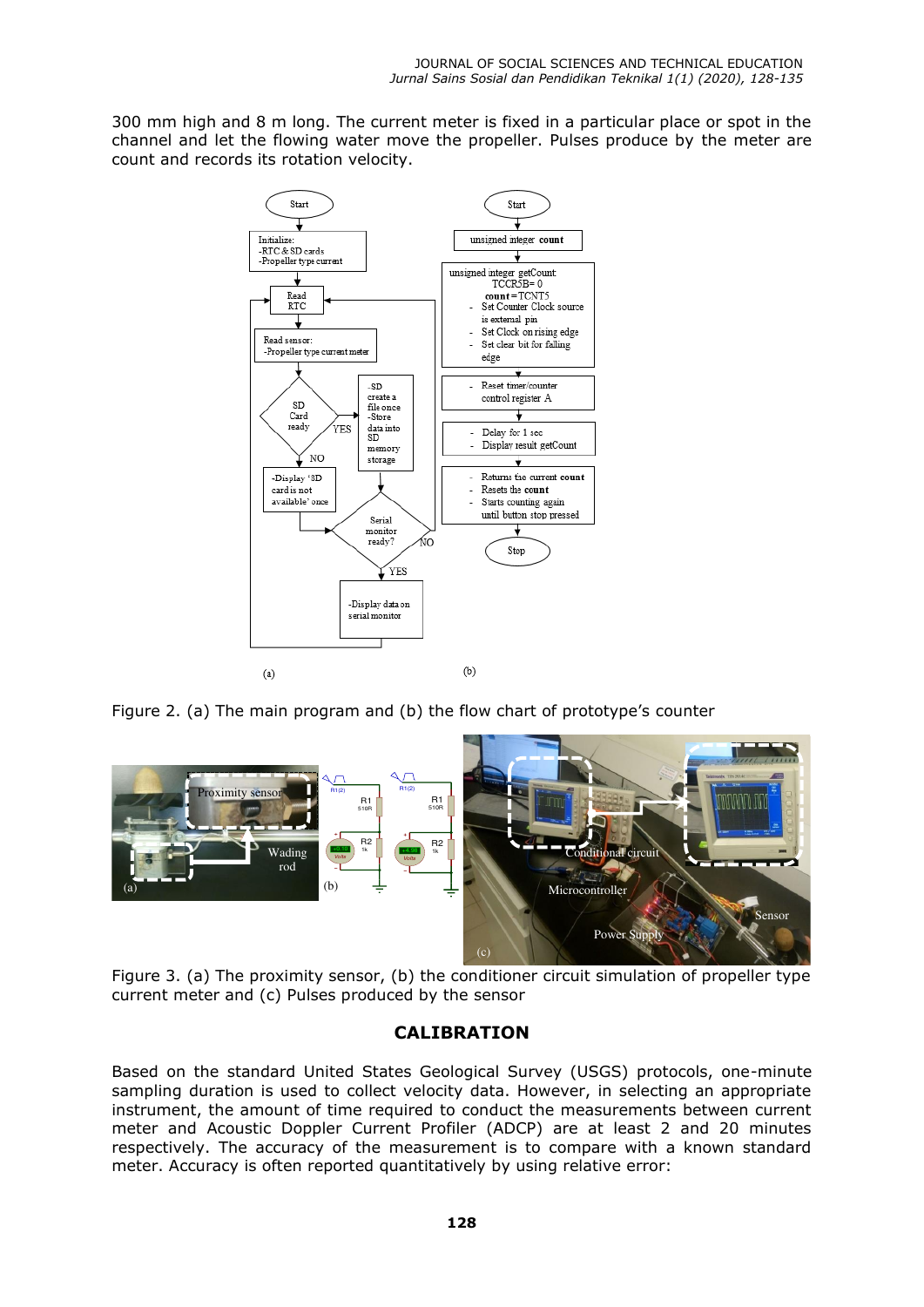Relative Error =  $\frac{\text{measured value} - \text{expected value}}{\text{expected value}}$  (2)



Figure 4. (a) The structure of 8m long Flow Channel, (b) the standard propeller type current meter was calibrated before the experiment started, (c) the standard propeller type current meter used in the experiment and (d) the prototype was calibrated at the Flow Channel.

The calibration of the prototype with the standard propeller type current meter was performed in an 8-meter-long Flow Channel shown in Fig. 4: (a) The Flow Channel is a straight open channel with flowing water. The flowing speed were varied from 0.3 m/s to 0.6 m/s, (b) shows the experimental uncertainty of the standard flow velocity measurements was around  $\pm$  0.1 m/s and (c) shows the standard meter used in the calibration process was a commercial and well establish current meter, Nixon Streamflo 430 Flowmeters. The standard meter required its calibration chart to convert the generated frequency to cm/s. Fig. 4: (c) shows the prototype current meter, the same amount of velocities is applied to it and the standard current meter. During the process, the magnitude of velocities is not important. However, the flow velocities supplying by the Flow Channel to both meters were in stability stable. Thus, the value display in test meter is compared with the standard meter and shown in Table 2 and 3. The sensitivity of the prototype is obtained by multiplying the determined ratio of the two output by the known sensitivity of the standard current meter shown in Fig. 5.

### **RESULTS AND DISCUSSIONS**

The cost of the proposed propeller type current meter is summarized in Table 2. It shows an economical cost compared to a well establish current meter. Currently, Nixon Streamflo 430 selling price is around RM 2080.83. If the selling price of Nixon Streamflo 430 meter is three time from its total cost, then the proposed current meter is expected to be 44.95% lower than the commercial current meter.

The accuracy was determined by comparing the standard meter to the velocity measured by the prototype meter. Table 3 shows the analysis details between standard and test meter of Propeller type current meter, when the indicator reading was 44 Hz, the percentage error was 7.5% error. This indicate that the prototype meter cannot measured water velocity less than 0.43 m/s. The percentage errors were reduced and more precise with higher velocity of flowing water. The graph was plotted and shown in Figure 5. The linearity or R2 is about 0.9625 for the standard propeller type meter's values and the test meter, which indicate measured value produced by test meter agrees with the reference water velocity measured by the standard instrument. Relative error of the prototype current meter can be reduced by inserting 1.0094 correction factor at the programming stage shown in Figure 2. If the correction factor was applied, the systematic errors of the tests demonstrated should be less than ±1% of inaccuracy shown in Table 4.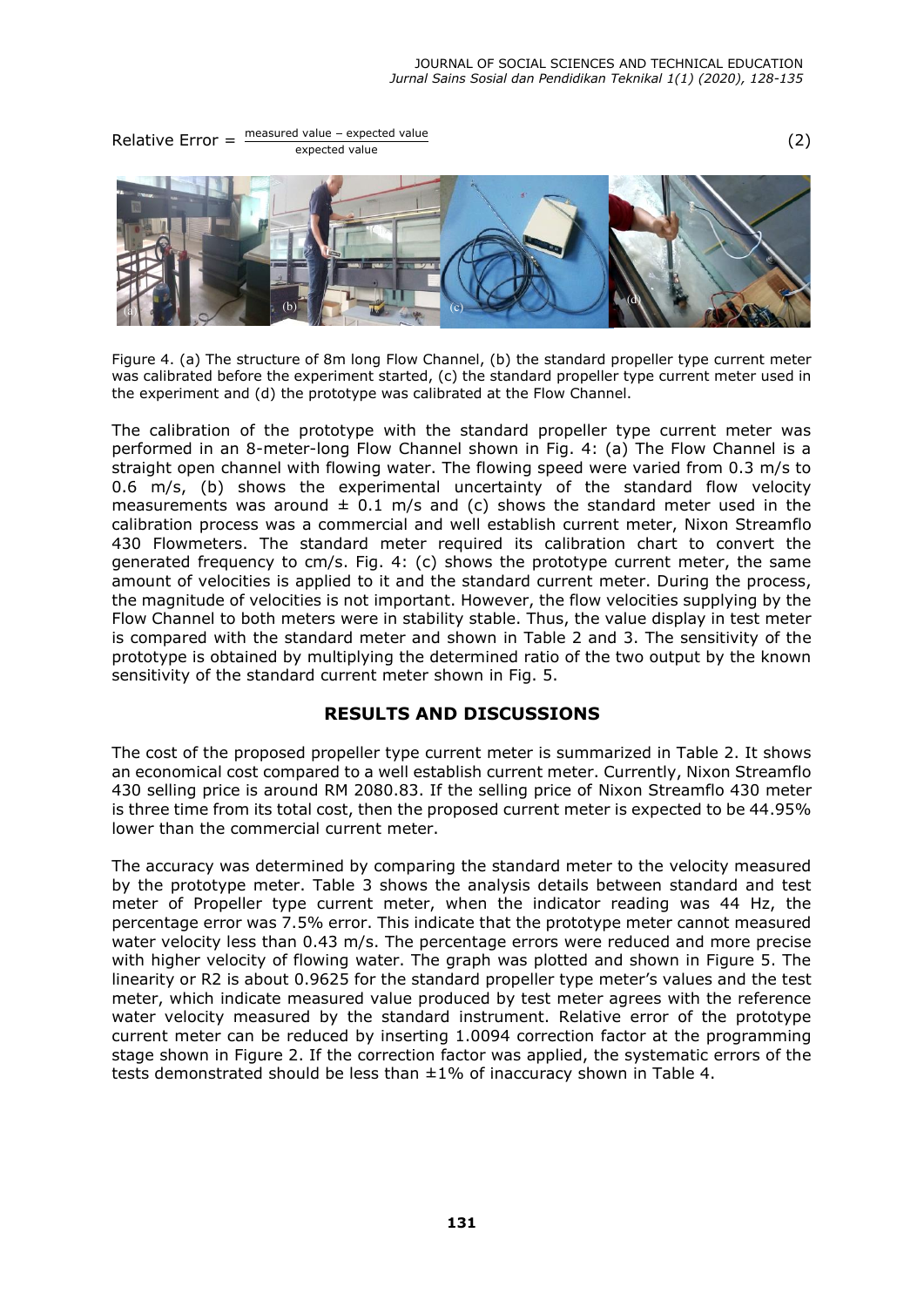| Table 2. Bill of materials                                  |          |           |  |  |
|-------------------------------------------------------------|----------|-----------|--|--|
| Components                                                  | Quantity | Cost (RM) |  |  |
| M8 Inductive Proximity sensor                               |          | 100.50    |  |  |
| RTC module                                                  |          | 4.90      |  |  |
| SD card module                                              |          | 5.90      |  |  |
| Li-Po battery                                               |          | 150.00    |  |  |
| DC/DC converter                                             | 2        | 6.70      |  |  |
| Microcontroller board                                       |          | 75.00     |  |  |
| Propeller hub, shaft & copper ring                          | 1 each   | 9.80      |  |  |
| Wading rod & wood $2cm \times 3cm$                          | 1 each   | 12.90     |  |  |
| Printed Circuit Board (PCB)                                 |          | 2.00      |  |  |
| Resistors                                                   | 2        | 0.10      |  |  |
| Encloser, casing                                            |          | 8.20      |  |  |
| Miscellaneous (screw, nut, washer, wires, electricity etc.) |          | 13.50     |  |  |
| Total cost                                                  |          | 381.30    |  |  |

# Table 3. Analysis details between standard and test meter of propeller type current meter

| Standard propeller type current meter |                              |                            | Test meter (the prototype) |                                   |                  |              |
|---------------------------------------|------------------------------|----------------------------|----------------------------|-----------------------------------|------------------|--------------|
| Indicator Reading (Hz)                | Linear<br>Velocity<br>(cm/s) | Standard<br>Value<br>(m/s) | 1st Trial<br>(m/s)         | 2 <sub>nd</sub><br>Trial<br>(m/s) | Average<br>(m/s) | Error<br>(%) |
| 44                                    | 34.0                         | 0.340                      | 0.36                       | 0.37                              | 0.365            | 7.5          |
| 57                                    | 42.5                         | 0.425                      | 0.42                       | 0.43                              | 0.425            | 0.1          |
| 66                                    | 46.0                         | 0.460                      | 0.46                       | 0.45                              | 0.455            | $-1.0$       |
| 70                                    | 50.0                         | 0.500                      | 0.48                       | 0.51                              | 0.495            | $-0.9$       |
| 75                                    | 53.5                         | 0.535                      | 0.54                       | 0.55                              | 0.545            | 1.9          |

#### Table 4. Expected systematic errors if 1.0094 correction factor was applied

| Average (m/s) | Average with correction factor (m/s) | Error $(\% )$ |
|---------------|--------------------------------------|---------------|
| 0.365         | 0.362                                | $-0.9$        |
| 0.425         | 0.421                                | $-0.9$        |
| 0.455         | 0.451                                | $-0.9$        |
| 0.495         | 0.491                                | $-0.9$        |
| 0.545         | 0.540                                | $-0.9$        |